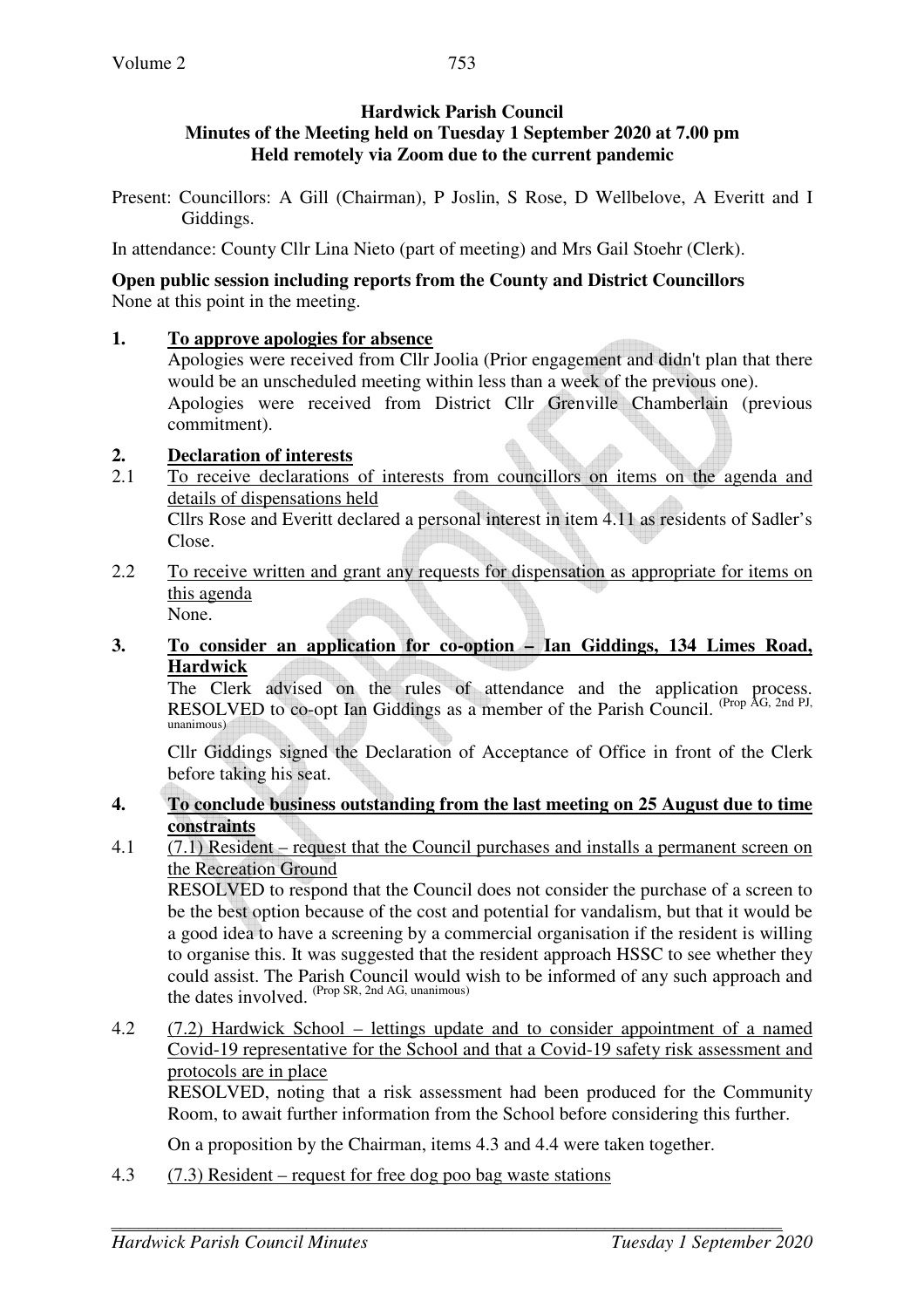Volume 2

unanimous)

754

- 4.4 (7.4) Resident request for a dog bin on Portway public right of way RESOLVED, given that there are 10 dog waste bins in the village, one of which is very close to Portway, and given the expense of providing and emptying an additional bin and providing and replenishing dog waste disposal bags, the Parish Council does not believe that this is an expense that the Council should pay for. (Prop AG, 2nd PJ,
- 4.5 (7.5) CCC Community Gritting Scheme invitation to apply RESOLVED to contact Steve Gaze and Jane Humphreys and ask whether they are willing to continue as Community Gritting volunteers. (Prop AG, 2nd SR, unanimous)
- 4.6 (7.6) Resident request that the Parish Council consider a cycle path on the north of the St Neots Road and continue all the way to Madingley Mulch

RESOLVED to note that there were eight schemes being considered for St Neots Road and that the Parish Council should be in control.

County Cllr Lina Nieto reported that she had been asking for information and for the officers who are waiting to hear about funding, but she had no further details. She undertook to raise the issue again and clarify the extent of the 40 mph limit.

RESOLVED that Cllr Everitt be appointed to join Cllr Joslin to form a Highways Working Group, to liaise with the County Council and all other third parties on all issues affecting the highway, with a broad brief including, but not limited to, all cycle routes, footpaths and highways lighting proposals affecting Hardwick. (Prop AG, 2nd IG, unanimous)

- 4.7 (8) To consider any Planning Applications, decision notices, appeals and tree works applications
- 4.8 (8.1.2) 20/3064/16/CONDS A J Land south of St Neots Road Approval of details reserved by condition - to note for information only. Condition 8 (investigation of contamination); Condition 15 (waste management); Condition 13 (acoustic fencing); Condition 11 (energy statement); Condition 9 (phasing programme); Condition 27 (electronic vehicle charging); Condition 24 (ecological enhancement plan); Condition 16 (boundary treatment); Condition 29 (badger protection strategy); Conditions 10 (foul water) and 12 (surface water) Noted.
- 4.7.1 20/03494/HFUL 24 Ashmead Drive Proposed hobby room to rear of existing dwelling RESOLVED to support the application. (Prop AG, 2nd PJ, carried with 2 abstentions)
- 4.7.2 20/03357/HFUL 25 Ashmead Drive Two storey rear extension of single storey side/rear extension RESOLVED to support the application. (Prop AG, 2nd PJ, carried with 2 abstentions)
- 4.7.3 20/03354/HFUL 33 Egremont Road Single storey front extension to provide new cloakroom shower room and coat cupboard. Single storey rear extension to create extended lounge and associated loggia area. New high level stair landing window RESOLVED to make no recommendation. (Prop AG, 2nd PJ, unanimous)
- 4.7.4 S/3440/18/OL Bourn Airfield Outline planning permission for a new mixed use village comprising residential development of approximately 3500 dwellings mixed uses comprising employment retail hotel leisure residential institutions education community facilities open space including parks ecological areas and woodlands landscaping engineering for foul and sustainable urban drainage systems footpaths cycle ways public transport infrastructure highways including a principal eastern access from the roundabout on St Neots Road and western access with Broadway